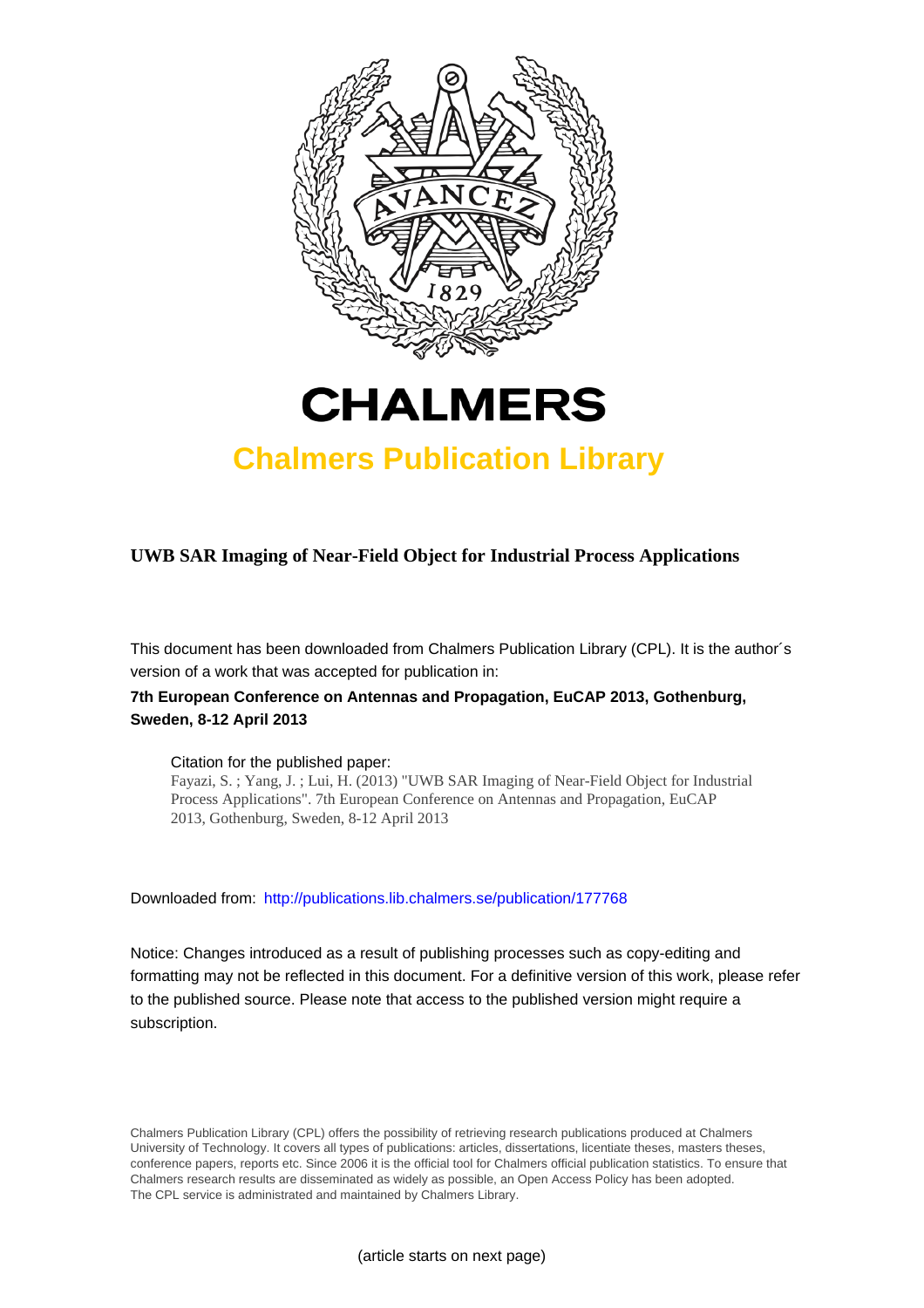# UWB SAR Imaging of Near-Field Object for Industrial Process Applications

Seyedeh Shaghayegh Fayazi*∗* , Jian Yang*∗* , Hoi-Shun Lui*†* ,

*∗*Dept. of Signals and Systems, Chalmers University of Technology SE-41296 Gothenburg, Sweden, Email: sash0011@student.umu.se, jian.yang@chalmers.se *†*School of Information Technology and Electrical Engineering, The University of Queensland Brisbane, Queensland 4072, Australia, Email: h.lui@uq.edu.au

*Abstract*—Ultra wideband technology becomes more widely used for near-field object detection. We present an aperture synthetic radar (SAR) system using ultra-wideband (UWB) signals for such applications. One of the problems with UWB timedomain SAR imaging algorithm is the artefact originated from scattered field of adjacent objects. In this paper an algorithm based on the Range Point Migration (RPM) method is used to alleviate this problem. This method estimates a possibility distribution of the optimal Direction of Arrival (DOA) of the scattered field from objects. A weighting factor based on this possibility is used to suppress the effect of artifact scattered fields. The results in the paper show that the UWB SAR accompanied with RPM can produce an image of an object with a significant suppression of undesired artifact from scattered field of adjacent objects.

*Index Terms*—aperture synthetic radar, ultrawide-band, nearfield imaging

#### I. INTRODUCTION

Ultra WideBand (UWB) pulse radar is one of the promising techniques for near-field sensing systems, for examples, automated target recognition in non-contact measurement with a high resolution [1], imaging of buried objects underground [2], [3], UWB indoor and through-wall imaging radar [4], [5], UWB stroke diagnosis system [6], as well as some fundamental investigation of the penetration ability of UWB signals [7]. In many of these applications UWB synthetic aperture radar (SAR) imaging algorithm is used to form an image from the subsurface of the object.

However, one drawback with UWB time-domain SAR imaging algorithm is the undesired blurry image of the true object due to the scattered fields of adjacent objects. Since SAR algorithm is only based on the summation at each pixel of all time-delayed signals coming from all scattered fields, the algorithm cannot distinguish the scattered field of the object at this pixel from those scattering of objects at other pixels. Therefore, this false contribution of some scattered fields to some pixels will produce a false blurry image around the true object, which is referred to as the artifact. We presented a simple solution to the artifact for simple geometries in [8]. However, for more complex objects this simple solution does not work well. Therefore, it is necessary to look for better artifact compensation solutions.



Fig. 1. Experimental setup.

In this study a new algorithm based on Range Point Migration (RPM) method is proposed to reduce such artefact. The RPM estimates an accurate Direction of Arrival (DOA) according to the range point global characteristic [9]. This DOA estimation information, combined with the physical direction of the pixels, can produce a weighting factor and can distinguish the scattering from the object at this pixel from those scattering from other objects.

#### *A. Data Accusation and Experimental Setup*

The test setup for the UWB SAR system is shown in Fig. 1, a self-grounded Bow-Tie antenna [10], [11] located in front of a rectangular metal plate. This metal plate is then moved along a path of straight line of 1088 mm long. In order to achieve higher flexibility and accuracy in positioning, this straight line was made of 68 Duplos LEGO Blocks, each with a length of 16 mm. The distance between the antenna and the straight line path is 715 mm. The monostatic response of each of these 68 positions is measured by Vector Network Analyzer (VNA) in frequency domain between 0.5 to 13 GHz, and then, an inverse Fourier Transform is applied to obtain the time domain data.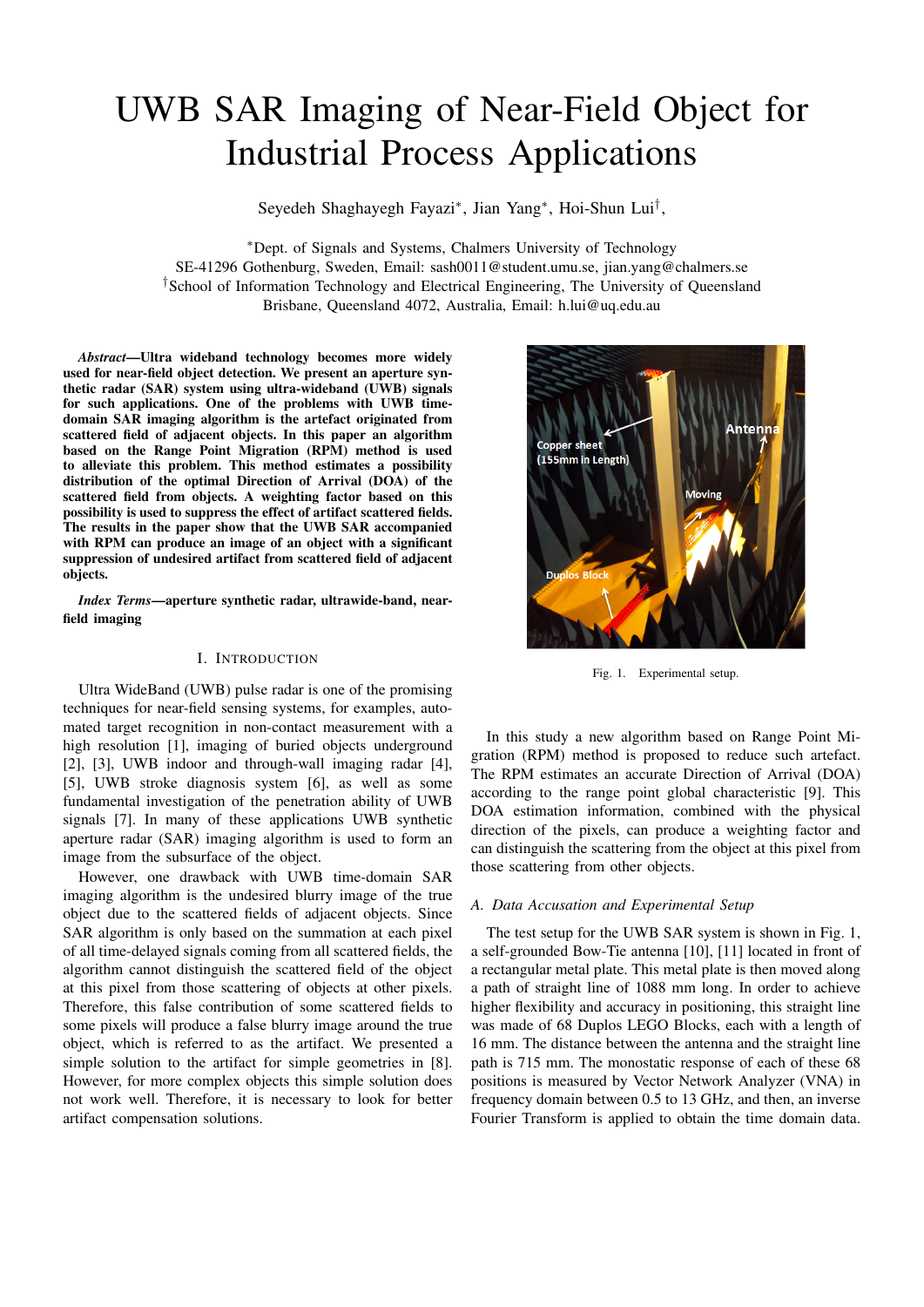

Fig. 2. The principle of the SAR algorithm.

All the measurements were done in an anechoic chamber such that the reflection from surrounding environment is minimized.

This setup is equivalent to the case that a single antenna moves along 68 equally spaced positions in front of a static object. Using these 68 monostatic responses in time domain and the SAR imaging algorithm, an image of the object can be formed.

#### *B. Imaging Algorithm Principle*

In order to reconstruct an image of the object, which in the case of this study, is a rectangular metal plate with the length of 155 mm shown in Fig 1, the SAR imaging technique in [2], [3] is utilized except that only monostatic responses are used here. As it is described earlier in the SAR geometry, an array of 68 antennas located in front of the object is considered, see Fig 2. The intensity of each pixel  $I(m, n)$  is calculated by using

$$
I(m,n) = \sum_{k=1}^{K} S_k(t = T_{k,m,n}).
$$
 (1)

where  $K$  is the total number of the antennas,  $S_k$  is the received signal in time domain at the *k*th antenna position and  $T_{k,m,n}$ is the round-trip time delay between the *k*th antenna and the physical position represented by pixel (*m, n*) in the image, see Fig. 2

#### *C. Artefact Concept*

In order to reconstruct the image at each pixel, the distance *d* between this pixel and the antenna is used to calculate the time delay  $t_d = 2d/c$ , then the signal at this time delay  $S(t = t_d)$ is picked up. If the object is present in this pixel, a strong value for  $S(t = t_d)$  will be chosen and used in the image (1). However, the signals from other pixels is also picked up if those other pixels have the same distance as that of this pixel to the antenna, which results in an arc-shaped artifact.



Fig. 3. The principle of RPM algorithm.

#### *D. Direction of Arrival*

One method to suppress this arc-shaped artifact is using the directional-of-arrival (DOA) information of the scattered fields at each pixel. One of the promising algorithms for obtaining DOA of scattering with rather complex boundaries is the Range Point Migration (RPM) method [9], [12]. It is obvious that  $S(t = t_d)$  will take all scattered fields from all point  $(x, z)$  on a circle with the center  $(X_{iant}, 0)$  and radius *d/*2, as shown in Fig 3. Therefore, we have to use the signals of the antenna at other positions to obtain the DOA information [9], i.e., to calculate the possibility distribution of DOA  $(\theta_{\text{opt}})$ , referred to as optimal theta range, by

$$
\theta_{\rm opt}(i_{ant}, r) = \left( \arg \max_{0 < \theta < \pi} |\sum_{i_{(RP=1)}}^{N_{RP}(i_{ant}, r)} s_{jant}(r_{iRP}) \right) \n \exp \left[-\frac{(x_{iant} - x_{iRP})^2}{2\sigma_x^2} + \frac{(\theta - \theta_{iRP}(i_{ant}))^2}{2\sigma_\theta^2}\right] \right) \tag{2}
$$

Then, together with the real physical direction  $\theta_p$  at the pixel for the antenna position, shown in Fig. 4, a weighting factor is obtained to suppress undesired scattered fields producing the arc-shaped artifact, see Figs. 5 and 6.

Assuming the distance between a certain antenna position and a certain pixel is *r*, all the pixels with this distance *r* from that antenna are considered as range points for that antenna, see Fig. 3. The angle  $\theta_{\text{iRP}}$ , as shown in the figure, can be calculated by

$$
\theta_{\text{iRP}} = \arctan \frac{Z_{iant} - Z_{RP}}{X_{iant} - X_{RP}}
$$
\n(3)

*S*jant is the received signal by the antenna at *j*th position, where  $j<sub>ant</sub>$  can be calculated by (4). If there is an object at the pixel  $i_{\rm RP}$ ,  $S_{\rm iant}$  should have strong value since the antenna is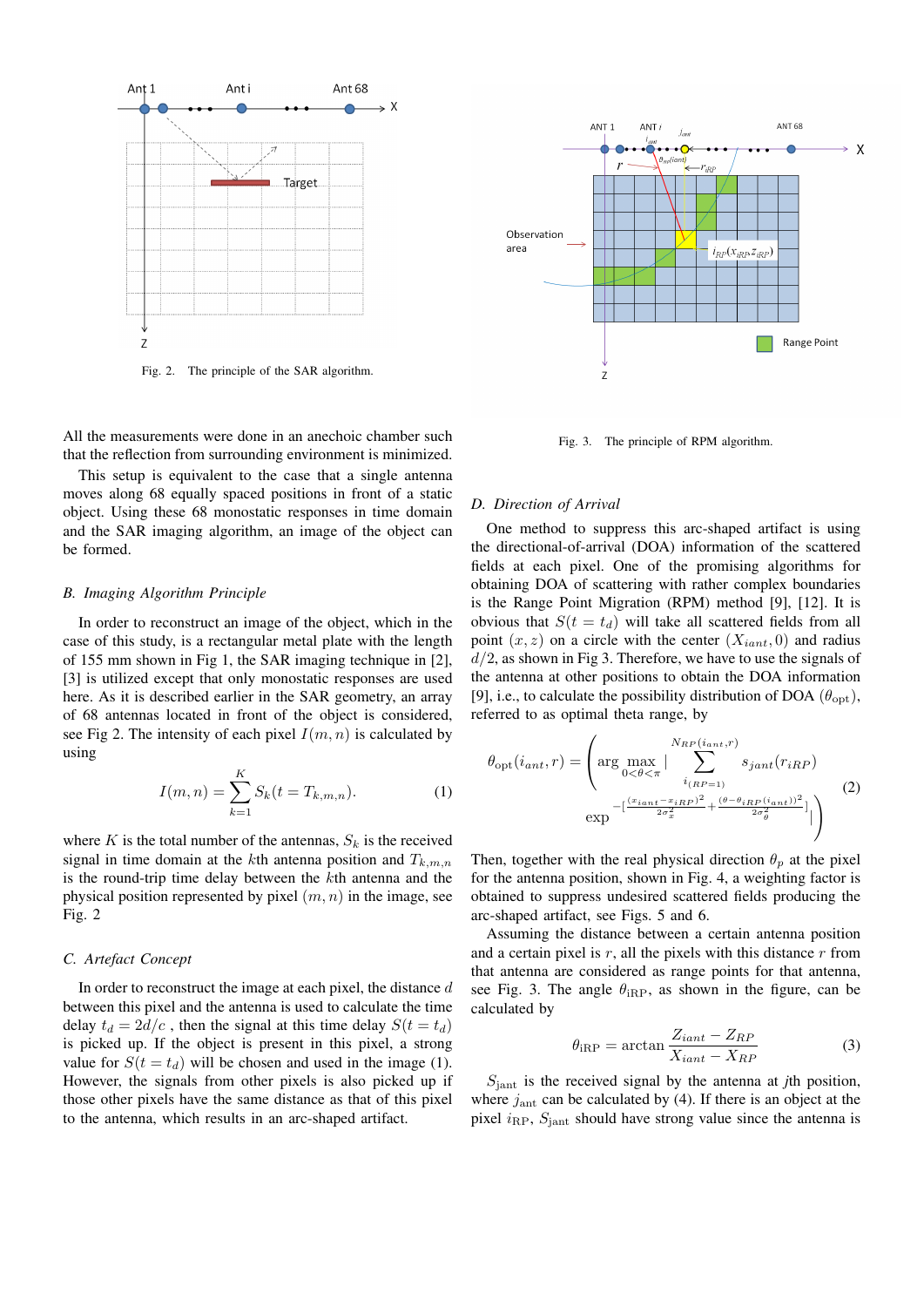

Fig. 4. The geometry of the SAR configuration.

now located in front of that object, which is clearly observed in Fig 3.  $r_{\text{iRP}}$  is the distance from the located antenna to that special range pixel.

$$
j_{ant} = \arg\min_{1 \le i_{ant} \le k} |x_{iant} - x_{iRP}| \tag{4}
$$

The  $\sigma_x$  and  $\sigma_\theta$  are constant value and can be determined empirically. Here we use  $\sigma_x = 10$  and  $\sigma_\theta = \pi$ .

#### *E. Physical Theta Calculation*

For a certain antenna position and a certain pixel, we can calculate an angle known as physical theta  $\theta_{\text{physical}}$  as (shown in Fig 4)

$$
\theta_{\text{physical}} = \arctan \frac{Z_{iant} - Z_{ip}}{X_{iant} - X_{ip}} \tag{5}
$$

It is clearly observed that if there is an object in the pixel, the ratio of the value of optimal theta range at *θ*<sub>physical</sub> to the value of optimal theta range at  $\theta_{\text{opt}}$  is close to one, while if there is no object in the pixel, this ratio is close to zero, see Fig 5 and Fig 6.

We use the above mentioned ratio as a weighting factor  $\alpha$  in the SAR imaging formula. Hence, the updated intensity  $I(m, n)$  of pixel  $(m, n)$  is given by

$$
I(m, n) = \sum_{k=1}^{K} \alpha \times S_k(t = T_{k, m, n}).
$$
 (6)

Thus, the effect of unnecessary mono-static responses in SAR algorithm can be suppressed.

#### II. MEASURED RESULTS

The UWB SAR image without using RPM is shown in Fig 7, where the undesirable arc-shaped artefact appears around the rectangular metal plate object.

Fig 8 shows the image of UWB SAR algorithm with RPM. It can be seen that the artefact have been removed.



Fig. 5. The object is present in this pixel.



Fig. 6. The smile is present in this pixel.



Fig. 7. Image reconstruction results based on SAR algorithm